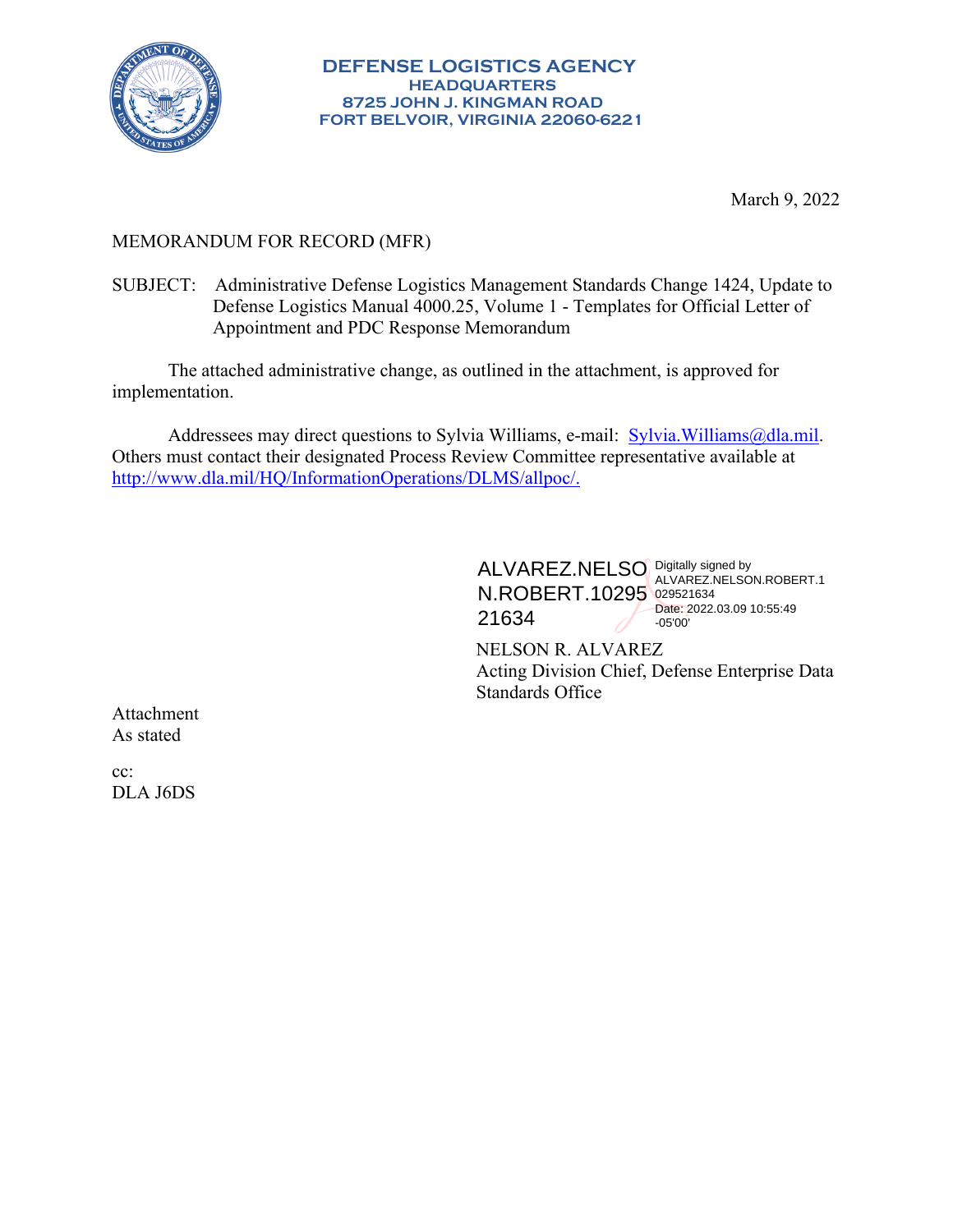## **ADC 1424**

# **Administrative Update to Defense Logistics Manual 4000.25, Volume 1 - Templates for Official Letter of Appointment & PDC Response Memorandum – MFR**

**1. ORIGINATING SERVICE/AGENCY AND POC INFORMATION:** Defense Enterprise Standards Office (DEDSO), Sylvia Williams, email: Sylvia.Williams@dla.mil.

## **2. REFERENCES:**

**a.** DLM 4000.25, Volume 1, Appendix 11, Official Letter of Appointment and Sample Official PDC Response Memorandum

**b.** Defense Enterprise Data Standards Office (DEDSO) Website, Standards Change Portal

**c.** DLM 4000.25, Volume 1, Concepts and Procedures, Chapter 1, Introduction

**3. REASON FOR SUBMITTED CHANGE:** To allow for more timely updates to the Official Letter of Appointment template and the Official PDC Response Memorandum template and to improve the DLMS change process stakeholder experience, this administrative change approves the removal of the templates from DLM 4000.25, Volume 1, Appendix 11 and posting them to the DEDSO Website instead. This change also approves updates to related language in DLM 4000.25, Volume 1, Chapter 1, Introduction.

## **4. APPROVED CORRECTIVE ACTION(S):**

**a. Approved Corrective Action in Detail:** This is an administrative change and has no impact on standard business processes or data standards.

**(1)** Remove DLM 4000.25, Volume 1, Appendix 11, Official Letter of Appointment and Sample Official PDC Response Memorandum (Reference 2.a.) and post templates contained in the appendix on the DEDSO Website instead (Reference 2.b).

**(2)** Add a reference on where to find the templates on the DEDSO Website to DLM 4000.25, Volume 1, Chapter 1, Introduction (Reference 2.c) and update referenced publication dates as needed.

## **b. Revisions to Defense Logistics Manuals:**

**(1)** Remove DLM 4000.25, Volume 1, Appendix 11, Official Letter of Appointment and Sample Official PDC Response Memorandum

**(2)** Update DLM 4000.25, Volume 1 Chapter 1 as shown in the enclosure.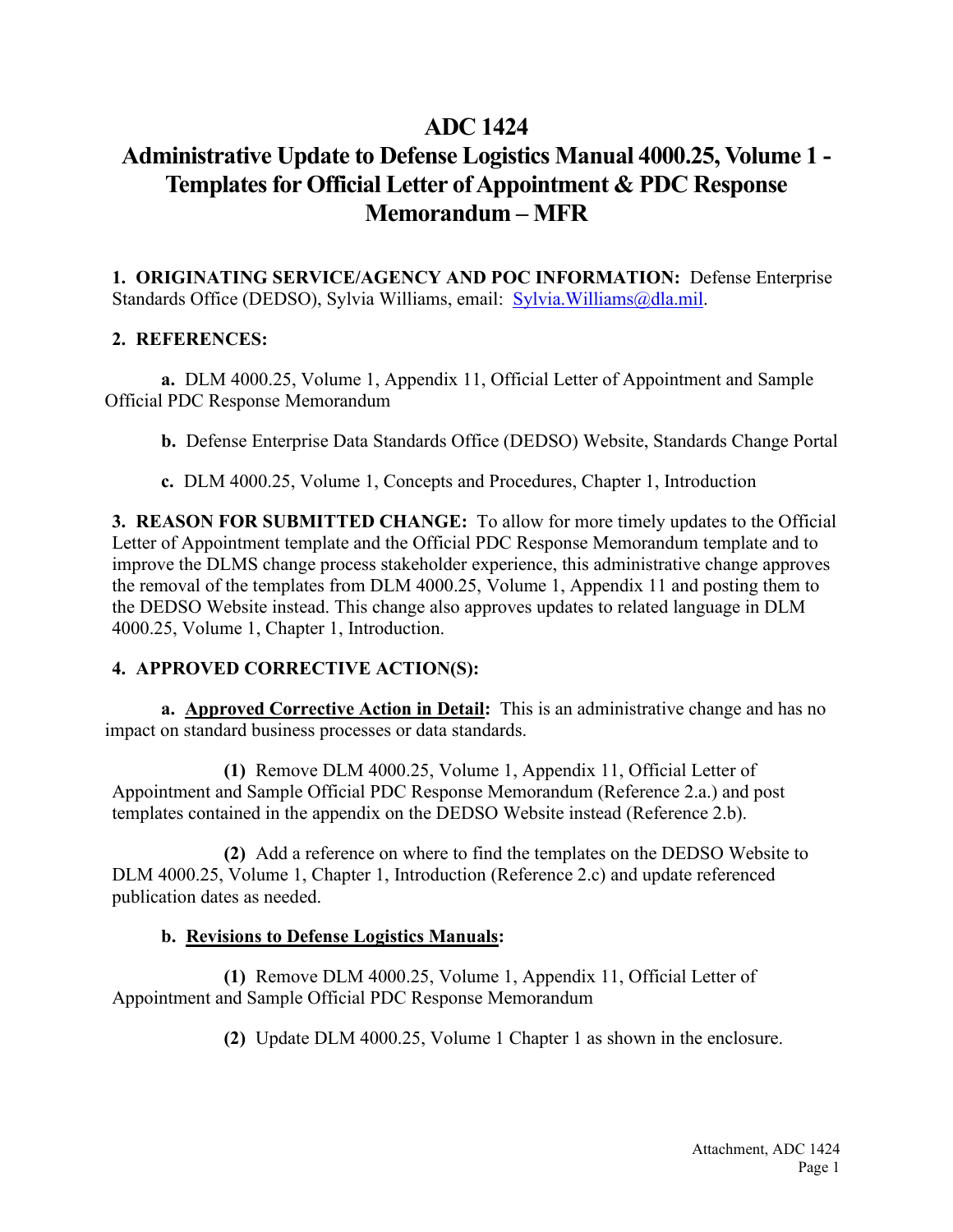## **5. ADVANTAGES AND DISADVANTAGES:**

#### **a. Advantages:**

**(1)** Improved DLMS change process stakeholder experience due to access to upto-date templates for Official Letter of Appointment for DoD Component representatives and Official PDC Response Memorandum in one central location on the DEDSO Website.

**(2)** Simplified and accelerated updates to templates.

#### **b. Disadvantages:** None noted.

**6. ESTIMATED TIMELINE/IMPLEMENTATION TARGET:** Updates to DLM 4000.25 will be applied during the next formal change cycle. Updated templates have already been posted to the DEDSO Website.

#### **7. ESTIMATED SAVINGS/COST AVOIDANCE ASSOCIATED WITH**

**IMPLEMENTATION OF THIS CHANGE:** Reduced internal DEDSO labor in time. No cost savings can be assessed. Additionally, DoD stakeholders can reduce time spent on accessing or locating the templates for routine requests for staffing responses from DEDSO.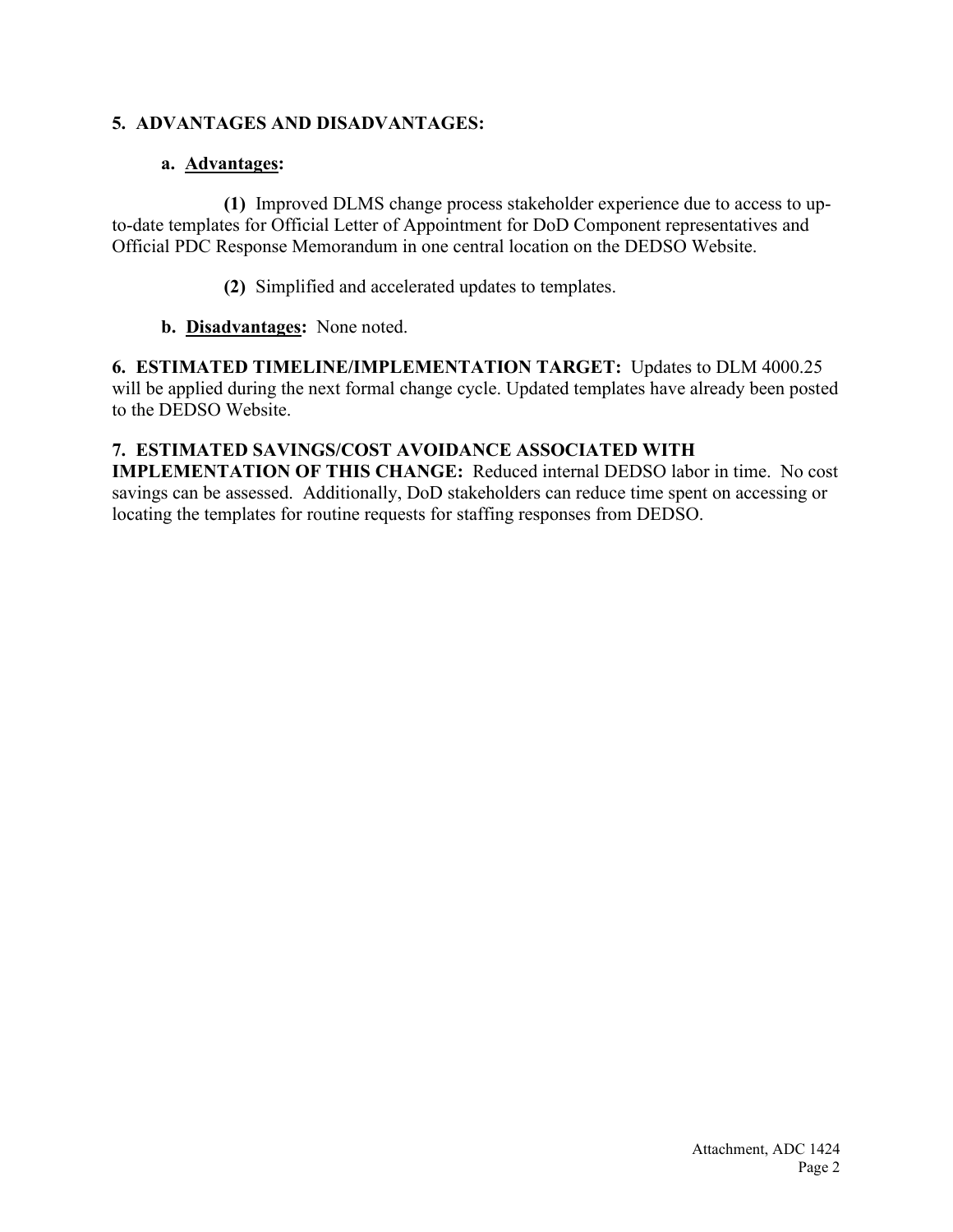#### **Enclosure**

#### **Defense Logistics Manual (DLM) 4000.25, Volume 1, Concepts and Procedures**

Make the following changes to Volume 1. Additions are shown in *red italics,* deletions by red strikethrough.

## **Chapter 1, Introduction**

*(Preceding text not shown)*

## C1.3. POLICY

C1.3.1. DLMS procedures, must be implemented uniformly *at all levels in and* between DoD Components and other participating external organizations. and at all levels within each DoD Component. DoD Components must give priority to development and implementation of DLMS requirements before the development and implementation of intra-DoD Component requirements.

C1.3.2. DoD Instruction (DoDI) 4140.01, "DoD Supply Chain Materiel Management Policy," December 14, 2011, authorizes the publication of this DLM and stipulates that it carry the full weight and authority of a DoD manual. DoDM 4140.01 Volume 1*8*, "DoD Supply Chain Materiel Management Procedures: Operational Requirements," February 10, 2014December 13, 2018, establishes a configuration control process for the DLMS and prescribes use of the DLMS to implement approved *DoD materiel management policy and the interfaces among the functional areas of supply, transportation, contract administration, pipeline measurement, physical inventory control, and finance.* policy in logistics functional areas such as Military Standard Requisitioning and Issue Procedures (MILSTRIP), Military Standard Reporting and Accountability Procedures (MILSTRAP), Military Standard Billing System (MILSBILLS), Supply Discrepancy Reporting (SDR), and the DoD Physical Inventory Control Program (PICP).

#### *(Intervening Text not shown)*

C1.4.4. Heads of DoD Components and Participating External Organizations. Designate an office of primary responsibility for each DLMS functional area identified in section C[1](#page-3-0).3. Use an official memorandum<sup>1</sup> on Service/Agency letterhead (or a digitally signed email) to identify to EBSO, the name of a primary and alternate PRC representatives for each functional area who will:

## *(Intervening Text not shown)*

C1.4.4.6. Develop and submit to the PRC and WG Chair, a single, coordinated DoD Component or participating external organization position on all PDCs

<span id="page-3-0"></span><sup>&</sup>lt;sup>1</sup> A template for the Official Letter of Appointment is available on the DEDSO Website.